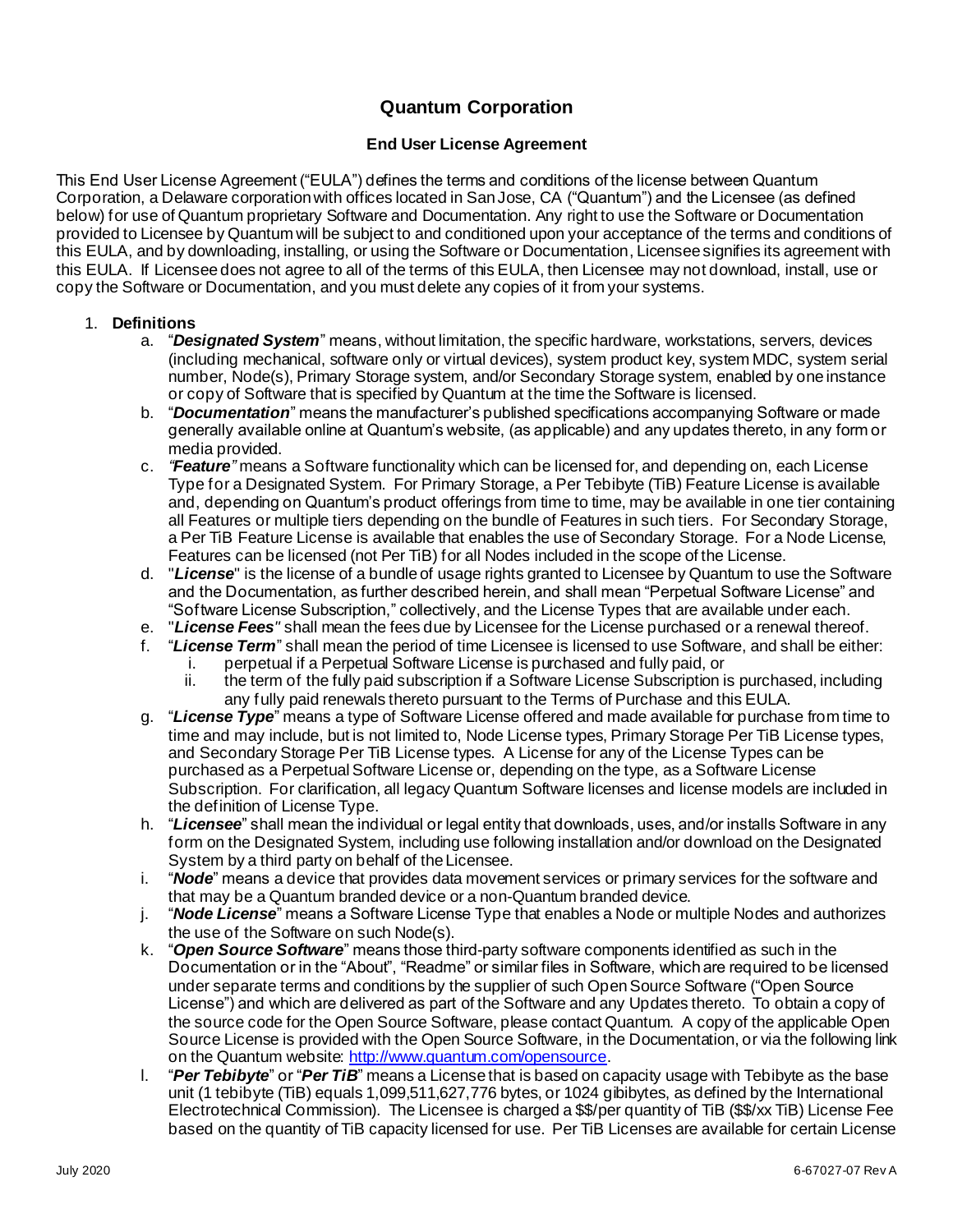Types including, but not limited to, licenses for Primary Storage and Secondary Storage (Storage Manager software).

- m. "*Perpetual Software License*" shall mean the right to use Software on a perpetual basis.
- n. "*Primary Storage*" means the storage tier in which data originates, as allocated into a file system. Primary Storage devices include, but are not limited to, hard-disk drives, shared block storage such as iSCSI and Fibre Channel, or other block based storage devices.
- o. "*Sales Quote*" shall mean Quantum's or Quantum's Authorized Reseller's sales or price quote against which Licensee placed an order concurrently or prior to the effectiveness of this EULA.
- p. "*Secondary Storage*" means the storage used as part of an archiving and/or data protection scheme, generally configured via policy within StorNext. Data in Secondary Storage originates from a Primary Storage source and is then copied to Secondary Storage. Secondary Storage includes, but is not limited to, tape, public cloud, private cloud, NFS, and block based storage devices.
- q. "*Software*" means the current version of Quantum proprietary software components or software Features identified on, or the License to which is identified by type on, the Sales Quote and/or accompanying this EULA, and any Updates thereto in executable/object code format and/or accessed by remote means. Software, as the defined term is used herein, does not include Open Source Software, although some of the Software components may work together with, rely on, or be relicensed as Open Source Software components by Quantum, such Open Source Software components are subject to their respective separate licenses as specified in the Documentation and shall not be deemed as part of the Software and thus not subject to this EULA, provided that by accepting this EULA, the Licensee agrees to be bound by such separate licenses as are identified in the Documentation.
- r. "*Software License Subscription*" shall mean Software licensed and paid for on a subscription basis.
- s. "*Standard Maintenance and Support*" as used herein shall refer to: (i) "Maintenance," defined as the provision by Quantum of any non-custom Updates, workarounds, or corrections made generally available by Quantum to customers entitled to them, and (ii) "Support," defined as the e-mail and telephone technical services that Quantum offers regarding the use and function of the Software. Maintenance and Support are made available by Quantum to customers based on terms and conditions under a separately purchased support contract for some License Types, or at no additional charge under a Software License Type that includes such Maintenance and Support in the License Fees. For the avoidance of doubt, Maintenance does not include the right of access to and use of new or bundled product offerings made available by Quantum for a fee, unless licenses for such offerings are separately purchased.
- t. "*Terms of Purchase*" shall mean the Quantum sales and support terms and conditions (however titled) accompanying the Sales Quote (also available at www. Quantum.com) and incorporated herein, unless other negotiated terms of purchase have been agreed upon in writing between, and executed by, Licensee and Quantum. A Quantum issued document (including Sales Quote and confirmation letter, however named) or online interface (such as Quantum's StorNext licensing website, however named, that serves as a license management tool) that identifies, monitors, or provides visibility into, the specific licensed Software and usage rights being licensed including, without limitation, Designated System, License Type, version, quantity, capacity, License Term, territory, status, authorization, usage, and such other license compliance elements as may be applicable, shall be considered included and incorporated into both the Terms of Purchase and this EULA.
- u. "*Update*" means changes to Software or Firmware that Quantum designates as bug fixes, or as minor or incremental updates, which may be designated by a change in the number to the right of the decimal point of the version number such as 1.1, 1.2, 1.3, etc., or which may be included in Standard Maintenance provided as part of a Software License Subscription or a Perpetual Software License.

# 2. **License**

a. License Grant. Licenses shall be sold and granted as either a Perpetual Software License or a Software License Subscription as described on the Sales Quote ("License Term"). Subject to, (i) Licensee's compliance with the Terms of Purchase and this EULA, (ii) payment in full of the applicable License Fees, and (iii) the license constraints applicable to the License Type purchased, Quantum grants to Licensee, for the period of the License Term purchased, a limited, personal, non-exclusive, non-transferable license for internal use, without the right to sublicense, to (i) use, install, and operate, within the authorized scope of the License Type purchased for the Designated System, a single copy of, and/or manage access to, the purchased Software or Features on the Designated System, and within the purchased capacity of the fully paid Per TiB license(s), or of the total amount of data that the Designated System can or has been enabled to hold and/or process or that may be under authorized management by the licensed Software, as specified by Quantum in the Terms of Purchase applicable to Licensee's purchase of the Software License, and (ii) make a reasonable number of copies of the Documentation for Licensee's internal use, and use the Documentation solely in support of Licensee's internal authorized use of the Software.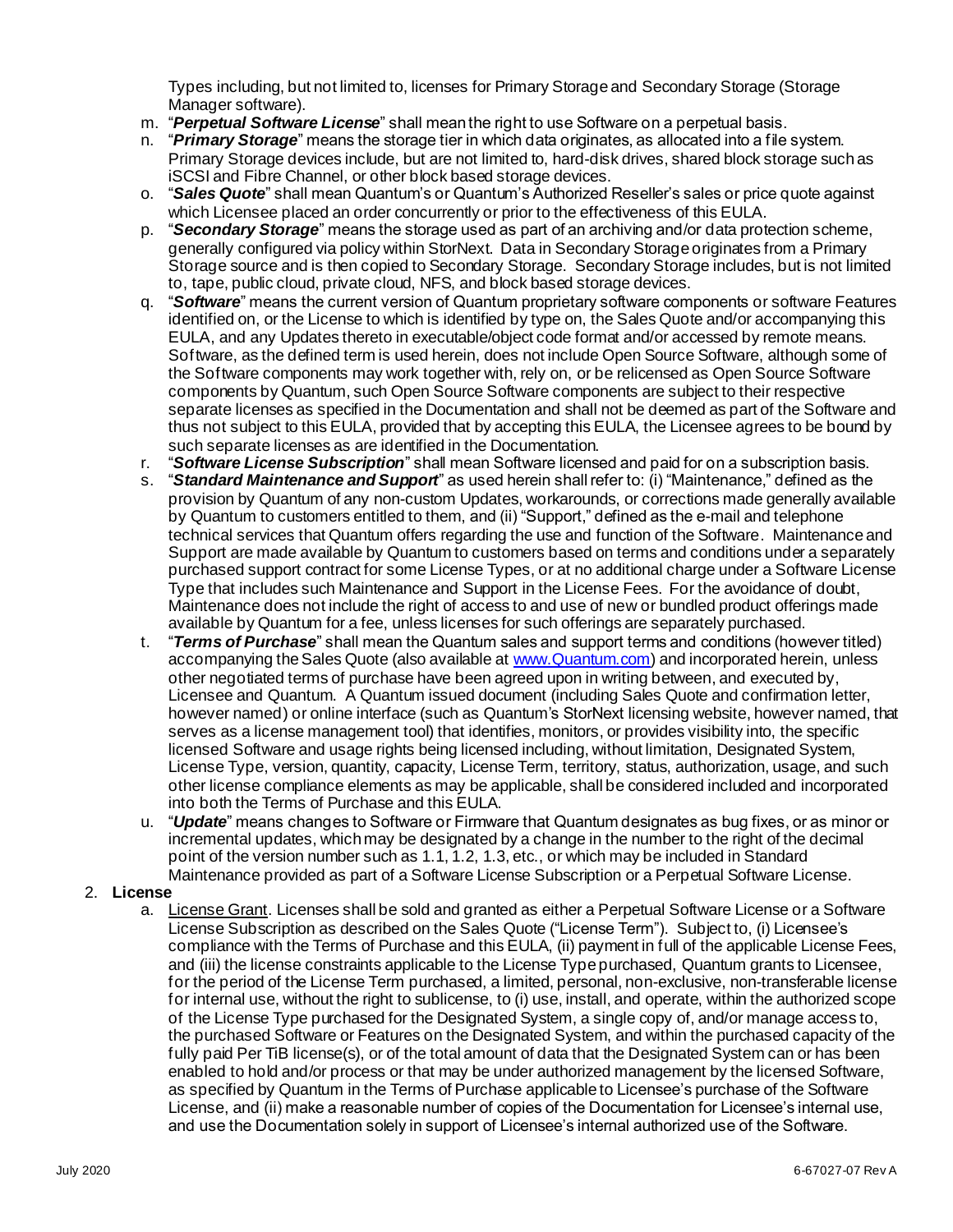- b. By accessing and commencing use of the Software under these terms and the Terms of Purchase, Licensee agrees to obtain additional Licenses for the Software before it exceeds, or is likely to exceed, or if Quantum has notified Licensee that it exceeds or will soon exceed, any of the scope, capacity, time and use limitations applicable to Licensee's License Grant, and failure to do so is a violation of the terms of the License. Should Licensee exceed any such License limitations without payment therefor Licensee shall be out of compliance and shall have a 30-day grace period to purchase the additional or renewal license in order to return to or remain in compliance. Failure to do so may result in reduced functionality of the Software or its Features, or the withholding of delivery of license keys or the provisioning of Maintenance and Support. In addition, Quantum shall have the right to accelerate the due date of all remaining payments and Licensee will owe the entire outstanding balance as soon as Licensee receives written notice from Quantum that payment is overdue.
- c. Exclusions. The License does not include the right to sublicense or transfer the Licensee's user rights in the Software or the Documentation to any third party by means of sale, lease, loan, rent, license or otherwise. Except if otherwise explicitly agreed in writing by Quantum, Licensee is not entitled to resell or distribute the Software or the Documentation. Licensee expressly acknowledges that operation of the Software requires that Licensee has or obtains, at Licensee's sole cost and expense, appropriate hardware and third-party software such as (but not limited to) operating systems. This EULA does not grant any license in or to any other software than the Software, and Licensee is responsible for procuring all such necessary third-party software or other hardware or equipment.
- d. Open Source. Licensee acknowledges that Open Source Software is licensed separately pursuant to the applicable Open Source License. Licensee's use of any Open Source Software shall be subject to and Licensee agrees to comply with the applicable restrictions and other terms and conditions of the applicable Open Source License.
- e. Licensee Feedback. Licensee is encouraged to communicate to Quantum any useful or relevant information that may complement or improve the Software or may be useful to Quantum's activities, such as technical improvements to the Software, marketing opportunities or existence of competing solutions. To the extent that Licensee provides such information to Quantum, Quantum will be entitled to freely use and exploit such information (even after expiration or termination of the License) for whatever reason or purpose and in whatever form or manner, without reference to its source or other obligation to Licensee.
- f. US Government Rights. If the Licensee is the United States government, Licensee understands and agrees that the Software, Documentation, Maintenance, Support, installation and repair services are provided as "Commercial Items" as defined at 48 CFR 2.101 and are being licensed to U.S. Government end users consistent with 48 CFR 12.212 and DFARS Section 227.7202, as applicable.
- g. Import/Export Regulation. Software and Documentation, including technical data, is subject to U.S. export control laws, including the U.S. Export Administration Act and its associated regulations, and may be subject to export or import laws and regulations in other countries. Licensee agrees to comply strictly with all such laws and regulations and acknowledges that it has the responsibility to obtain licenses to export, re-export, or import Software or Documentation. Without limiting the generality of the foregoing, Licensee will not export, make accessible, or transfer the Software, or any direct product thereof, to any destination, person, national or entity blocked, denied, designated, restricted or prohibited by the export control laws and regulations. Licensee expressly acknowledges and agrees that only Licensee, and not Quantum, is responsible for verifying whether the applicable laws and regulations of the country where Licensee intends to install and use the Software and Documentation, allows the installation and/or use of the Software and Documentation, and for obtaining all necessary permits, licenses and authorizations required to be able to so install and use the Software and Documentation.
- h. License Compliance Monitoring and Reporting. Licensee will monitor and track access to and use of the Software and shall have sole responsibility to ensure Licensee's compliance with this EULA and all laws and regulations which apply to the Software, its installation, use, payment for use, and accounting thereof, including the Sarbanes-Oxley Act. Licensee hereby agrees that Quantum's compliancewith such laws requires it to maintain controls over accurate financial reporting of Software usage and payment therefor. Accordingly, Licensee shall input a product key when prompted to do so to activate the Software, and upon request Licensee hereby agrees to provide to Quantum, or provide Quantum access to, relevant payments and usage information, documents, Log-files, etc., on at least a quarterly basis (including through uploads to Quantum's licensing website and license management tool) as reasonably necessary to permit Quantum to monitor Software access and usage and to allow it to have a reasonable assurance that it is and remains in compliance with the accuracy and integrity requirements for financial reports relating to Licensee's acquisition, payment and use of the Software License purchased from Quantum. Licensee will not use the Licensed Software or the license management tool in a manner that circumvents or interferes with the proper operation of the Software or license management tool, or any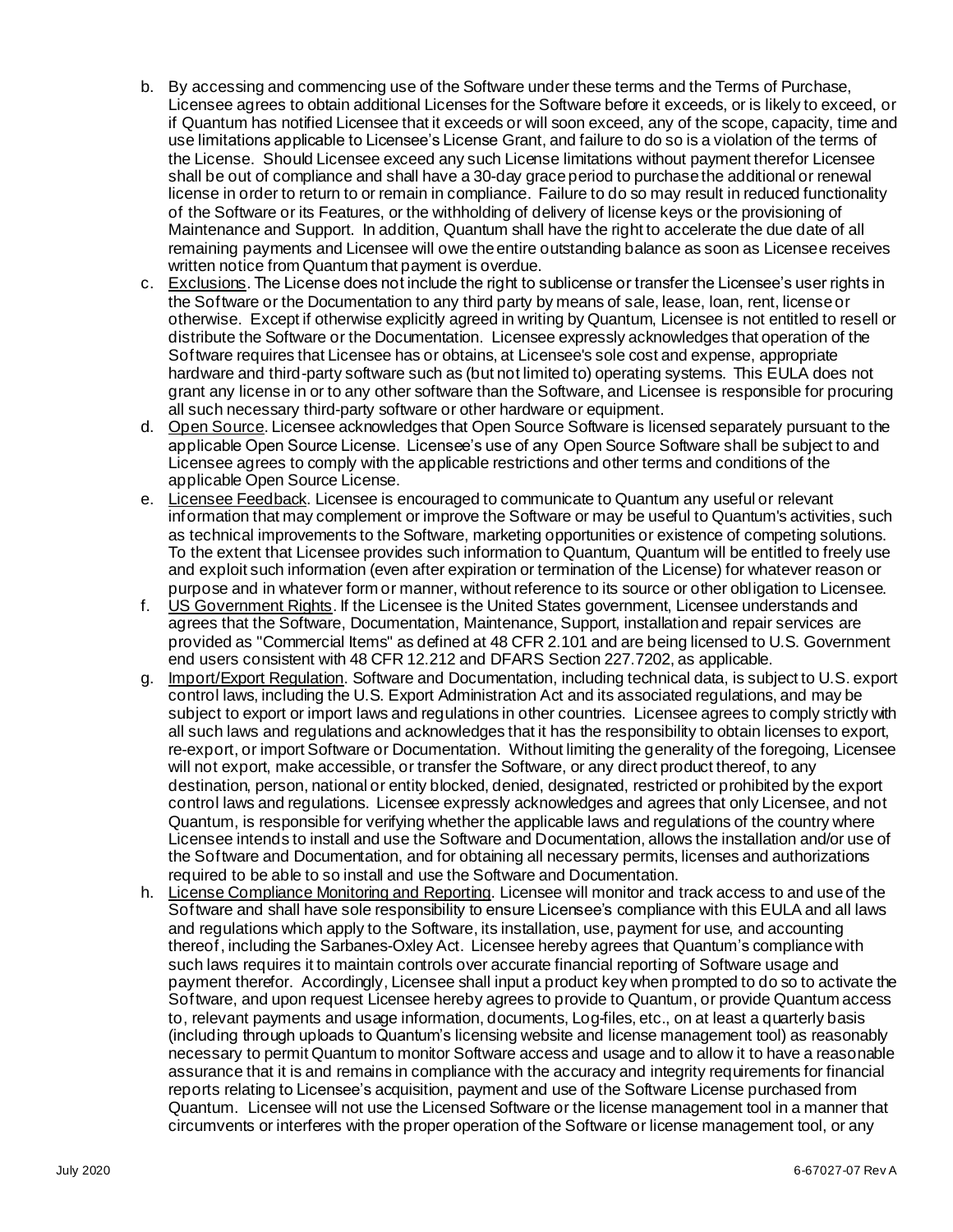other technological measure that controls, regulates, monitors or reports access to and usage of the Software.

i. Standard Maintenance and Support. Standard Maintenance and Support (excluding onsite support/professional services) related to the Licensed Software shall be governed by the applicable Quantum support terms and conditions (however titled) included in the Terms of Purchase on the Sales Quote, and those terms are incorporated herein by reference. The License Fees for some License Types include the Standard Maintenance and Support and, subject to full payment thereof, for such Licenses Standard Maintenance and Support is provided for the duration of the purchased License Term applicable to the Licensed Software and shall co-terminate with the expiration or termination of such License Term. Support for License Types that do not include Standard Maintenance and Support in the License Fee shall be provided for the duration of the separately purchased support contract. Standard Maintenance and Support services that remain unused at the end of, or upon termination of, the License Term will be forfeited and Licensee shall not be entitled to any refund for unused portions.

#### 3. **Software Ownership and Protection**

- a. Title to Software. The Software, Open Source Software and Documentation are licensed, not sold. All right, title, and interest in and to the Software, Open Source Software and Documentation and in any ideas, know-how, and programs which may be developed by Quantum in the course of providing support and maintenance, including any enhancements or modifications and all intellectual property rights embodied therein, will at all times remain the property of Quantum or its licensors. Licensee hereby acknowledges that Software is protected by the copyright laws and other laws pertaining to intellectual property and proprietary rights in the United States and other countries. Licensee is aware that this License confers only the right to the use of the Software under the scope and capacity limitations applicable to the purchased License, while this License is in effect. It does not convey any rights of ownership in or to the Software, Open Source Software or Documentation. Nothing in this EULA shall limit in any way Quantum's right to develop, use, license, create derivative works of, or otherwise exploit the Software or the Documentation, or to permit third parties to do so. Licensee shall reproduce and include all, and shall not remove, alter or obscure any, copyright, trademark and other proprietary notices in and on any copies of the Software and Documentation.
- b. Restrictions. Licensee will not itself or permit others to do any of the following:
	- i. use the Software or exceed the License Grant without payment for such use;
	- ii. sell, sublicense, transfer, assign, publish, disclose, display, provide access via a network or otherwise make available the Software or Documentation or any copy thereof to others;
	- iii. remove, obscure, or alter any copyright, trade secret, trademark, patent or other proprietary rights notice affixed to or displayed on the Software or Documentation;
	- iv. modify, merge with other programs or translate any portion of the Software or Documentation into any other assembly or language;
	- v. attempt to reverse-assemble, reverse engineer, decompile, disassemble or otherwise reduce the Software to any human perceivable form, or extract or attempt to extract any source code, algorithms, methods, ideas, techniques, workflows or hierarchies from or embodied in the Software or any portion thereof, except to the extent expressly permitted by law;
	- vi. modify, adapt, translate, rent, lease, loan or create derivative works based upon, distribute, display or publish (publicly or otherwise), relicense or sublicense, the Software, Documentation or any part thereof, or use the Software or Documentation for third-party training, commercial timesharing or service bureau use;
	- vii. disclose or publish performance benchmark results for the Software without the prior written approval of Quantum; or
	- viii. time-sharing or the rental of the Software or use of the Software in the development or marketing of a competitive or compatible product.
- c. Access Protections. Licensee agrees to secure and protect the Software, Designated Systems and Documentation, and copies thereof, from unauthorized access and use in a manner consistent with Quantum's rights therein, and to take appropriate action to meet its obligations in this EULA by instruction of or agreement with its employees, agents, subcontractors or others who are permitted access to the Software, Documentation and Designated Systems. All derivative works, programs or copies developed by or for Licensee whether in compliance with, or in violation of, this EULA, including translations, compilations, partial copies and up-dates, are owned by Quantum ab initio, or otherwise the proprietary rights thereto shall hereby be deemed automatically assigned to Quantum as of the moment of their creation.
- d. Licensee Responsibility for Data Protection. Licensee has sole responsibility for use of Software and any information entered, used, or stored thereon, including responsibility for protection of its data against modification, destruction, or disclosure, and for the accuracy and integrity of the data. Quantum assumes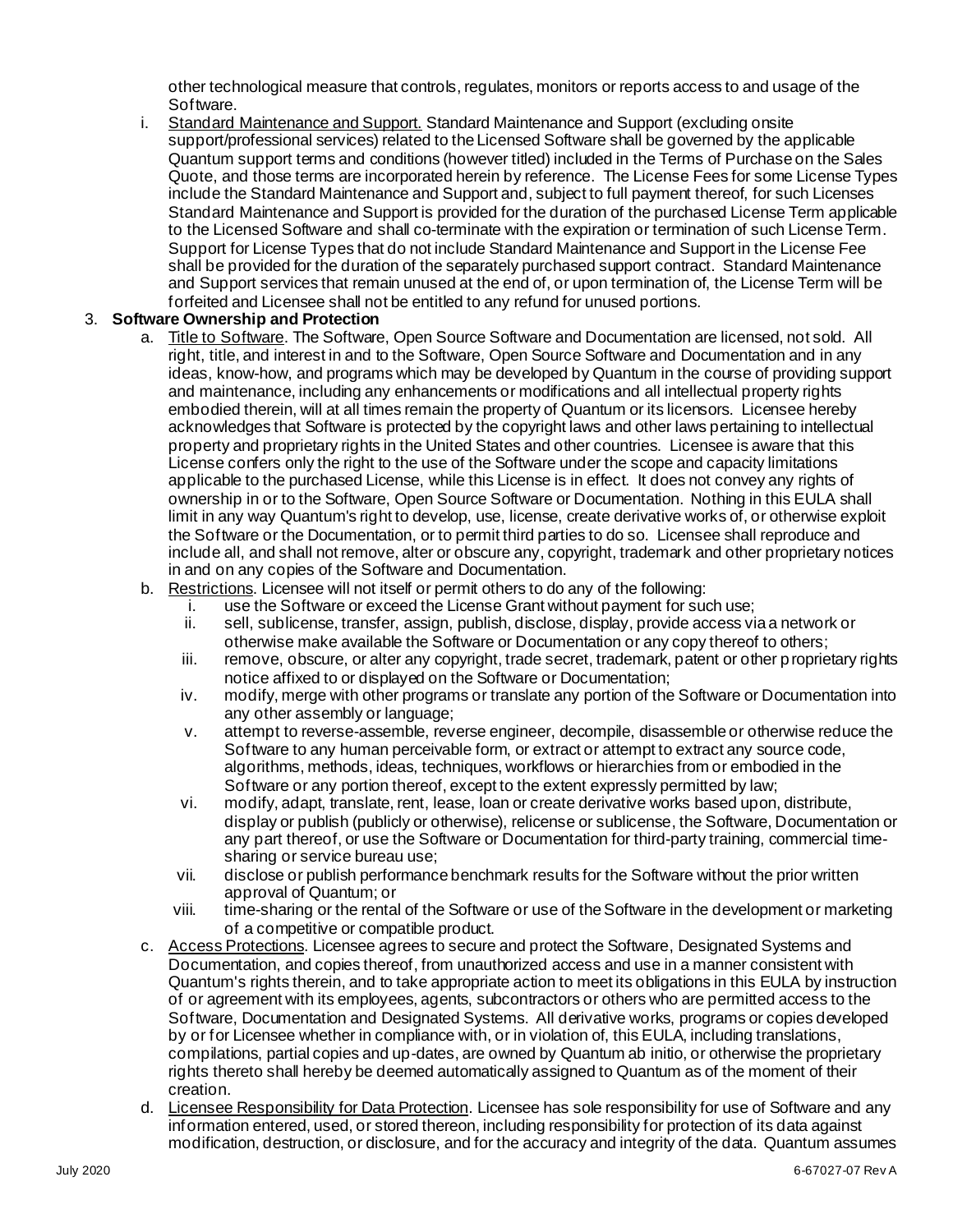no responsibility for Licensee's negligence or failure to protect its data. Licensee agrees to follow the operation procedures published by Quantum including, but not limited to, procedures for routine maintenance of the Software. Licensee shall implement, and is solely responsible for implementing, procedures for the back-up and protection of data and other information in the event of errors or malfunctions of the Software or Designated Systems on which the Software is used. Licensee shall properly train its staff in the use and application of the Software and of any Designated Systems on which the Software is used or installed.

# 4. **Term and Termination**

- a. Commencement and Duration. The term of this EULA commences on the earlier of (i) the date of shipment of the Software to the Licensee or (ii) the date on which the Software is delivered to Licensee or otherwise made available to Licensee for access or download, and will remain effective through the purchased License Term unless and until earlier terminated by Quantum or not renewed by Licensee in accordance with the terms of this EULA. A License purchased as a Software License Subscription, upon expiration of the initial License Term or renewal term thereof, and without written notice of Licensee's intent not to renew at least sixty (60) days prior to expiration of the then current term, will automatically renew for another consecutive term of twelve (12) months (or of the same duration as the License Term originally purchased) and Quantum will issue to Licensee a Sales Quote and/or invoice for the applicable renewal subscription License Fee due, which shall be based upon a true-up/reconciliation of the licensed capacity, scope and usage of the Software with the actual capacity and usage of the Software as of the date of the renewal, in order for Licensee to remain in compliance.
- b. Termination for Cause. Without prejudice to either party's other rights accorded to it by this EULA or by law, Quantum may terminate this EULA with immediate effect by written notice to Licensee if Licensee is in non-compliance herewith or breaches this EULA in any way, and does not in good faith cure, or initiate a cure of, such breach within thirty (30) after receipt of notice of such breach. Licensee's failure to make full payment for the Software License purchased and/or for use of the Software in excess of the scope of the paid-for License shall constitute breach hereof.
- c. Termination or Non-Renewal of Software License. Licensee shall not be entitled to a refund of any prepaid License Fees upon termination or non-renewal of a License for any reason and regardless of the effective date of termination or non-renewal. In addition, Quantum shall be entitled to charge in arrears, and receive payment of, License Fees for any usage or continued usage of the Software in excess of the paid-for License scope or capacity and/or beyond the period of the paid-for License Term in the event such usage extends beyond the effective date of termination or non-renewal of the License.
- d. Effect of Termination. If the License Term expires or is terminated for any reason:
	- i. Licensee's right to use Software shall cease immediately;
	- ii. Licensee shall immediately cease access to or use of the Software and Documentation;
	- iii. Licensee will continue to have the ability to retrieve data for the time period specified by Quantum if data retrieval functionality will cease;
	- iv. Quantum shall have no further obligation to support Software functionality (co-termination of support contract).
	- v. Licensee shall have no further access to Software Updates.
	- vi. Upon request by Quantum, Licensee shall certify, within thirty (30) days after the effective date of termination that access has been terminated and/or that Licensee has permanently deleted, destroyed, or, at Quantum's option, has returned to Quantum, the Software and the Documentation and all copies thereof.

# 5. **Disclaimer and Limitation of Liability**

a. THE LICENSEE HAS THE SOLE RESPONSIBILITY FOR THE ADEQUATE PROTECTION AND BACK-UP OF ITS DATA USED IN CONNECTION WITH SOFTWARE. IN NO EVENT SHALL QUANTUM BE LIABLE TO CUSTOMER OR ANY THIRD PARTY UNDER ANY THEORY OF LIABILITY FOR LOST PROFITS AND/OR ANY OTHER INDIRECT, INCIDENTAL, CONSEQUENTIAL, SPECIAL OR PUNITIVE DAMAGES, HOWEVER CAUSED, INCLUDING, WITHOUT LIMITATION, (I) LOSS OF REVENUE, BUSINESS OR USE; (II) LOSS OF ANTICIPATED SAVINGS; (III) LOSS OF ACTUAL OR ANTICIPATED BUSINESS AND/OR GOODS; (IV) LOSS OF GOODWILL; (V) LOSS AND/OR CORRUPTION OF DATA AND/OR OTHER INFORMATION, (VI) LOSS AS A RESULT OF THIRD PARTY CLAIMS; AND/OR (VII) THE COST OF PROCURING REPLACEMENT GOODS AND/OR SERVICES. FOR THE AVOIDANCE OF DOUBT, THE TYPES OF LOSS AND/OR DAMAGE SPECIFIED IN (I) THROUGH (VII) SHALL NOT CONSTITUTE DIRECT LOSSES FOR THE PURPOSES OF THIS EULA. THE FOREGOING LIMITATION WILL APPLY EVEN IF QUANTUM HAS BEEN ADVISED OF THE POSSIBILITY OF SUCH DAMAGES OR IF SUCH DAMAGES ARE FORESEEABLE. NOTWITHSTANDING ANY OTHER PROVISION OF THIS AGREEMENT, AND TO THE FULLEST EXTENT ALLOWED UNDER APPLICABLE LAW, QUANTUM'S AGGREGATE LIABILITY TO CUSTOMER FOR CLAIMS ARISING FROM THE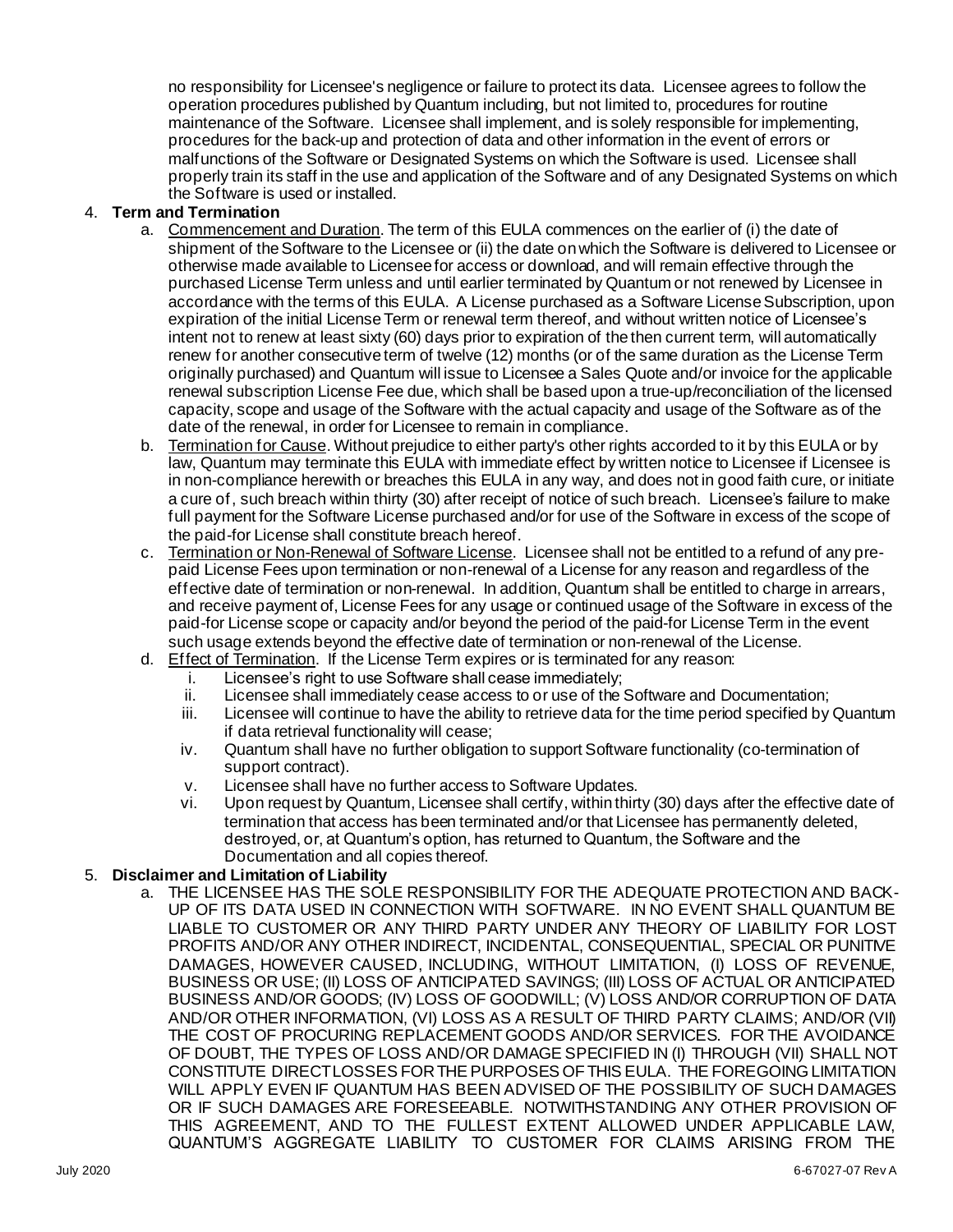SOFTWARE, THE DOCUMENTATION OR THIS EULA, WHETHER FOR BREACH, INFRINGEMENT, IN TORT, INDEMNIFICATION OR OTHERWISE, SHALL BE LIMITED TO THE LICENSE FEES ACTUALLY RECEIVED BY QUANTUM HEREUNDER FOR CUSTOMER'S USE OF THE SOFTWARE. For the avoidance of doubt, Quantum shall have no liability or responsibility for problems in the Software, Documentation or other deliverables caused by misuse or the malfunction of the network or any third-party software, hardware or equipment or any other cause not attributable to Quantum.

b. Open Source Software is provided "AS-IS", WITHOUT ANY WARRANTY OF ANY KIND, AND QUANTUM FURTHER DISCLAIMS ALL OTHER WARRANTIES, EXPRESS, IMPLIED OR STATUTORY, WITH RESPECT TO OPEN SOURCE SOFTWARE, INCLUDING BUT NOT LIMITED TO THE IMPLIED WARRANTIES OF NONINFRINGEMENT, MERCHANTABILITY, AND FITNESS FOR A PARTICULAR PURPOSE. NEITHER QUANTUM NOR THE LICENSORS OF OPEN SOURCE SOFTWARE SHALL HAVE ANY LIABILITY FOR ANY DIRECT, INDIRECT, INCIDENTAL, SPECIAL, EXEMPLARY, OR CONSEQUENTIAL DAMAGES (INCLUDING WITHOUT LIMITATION LOSS OF DATA AND LOST PROFITS), HOWEVER CAUSED AND ON ANY THEORY OF LIABILITY, WHETHER IN CONTRACT, STRICT LIABILITY, OR TORT (INCLUDING NEGLIGENCE OR OTHERWISE) ARISING IN ANY WAY OUT OF THE USE OR DISTRIBUTION OF THE OPEN SOURCE SOFTWARE, EVEN IF ADVISED OF THE POSSIBILITY OF SUCH DAMAGES.

#### 6. **General**

- a. Non-Waiver. The failure by Quantum at any time to enforce any of the provisions of this EULA or any right or remedy available hereunder or at law or in equity, or to exercise any option herein provided, shall not constitute a waiver of such provision, right, remedy or option or in any way affect the validity of this EULA. The waiver of any default by Quantum shall not be deemed a continuing waiver but shall apply solely to the instance to which such waiver is directed.
- b. Verification and Audit. Upon ten (10) days' notice to Licensee, Quantum shall have the right to (or to have a third party) inspect and audit Licensee's books, records and systems to confirm Licensee's compliance with the use, scope and capacity of the License it purchased and the provisions of this EULA. Licensee agrees to fully cooperate in good faith with any such inspection and audit and shall provide all access to its books, records and systems as reasonably required for Quantum to confirm Licensee's compliance. In the event that the audit reveals unauthorized use of the Software, or use beyond the purchased and paid for License Term or scope of usage limitations and restrictions applicable to the Software, then, without prejudice to Quantum's other rights (including termination of the License), Licensee shall promptly pay the License Fees to cover all unauthorized, unlicensed and/or unpaid use of the Software disclosed by the audit starting from the date such use was presumed to have begun. A reinstatement fee of fifty percent (50%) of the License Fees payable for such unlicensed use may apply. Licensee agrees that all unlicensed use of the Software shall be presumed to have started on the first day on which the Software was made available to Licensee (through shipment, delivery or otherwise), unless Licensee proves otherwise to the satisfaction of Quantum. If the audit determines that Licensee underpaid the License Fees by more than five percent (5%), Licensee shall pay Quantum's reasonable costs and expenses for the audit (including transportation, travel, and if applicable the cost of the third-party auditor). Such payments shall be in addition to and without limitation of any rights or remedies which Quantum may have hereunder, at law, or in equity, arising out of or related to any other breach by Licensee of its obligations hereunder, nor shall it relieve Licensee of otherwise complying with this EULA. This Verification/Audit clause shall survive the expiration and/or termination of this EULA for any reason and shall stay effective until three (3) years after the expiration or termination of this EULA.
- c. No Assignment or Modification. This EULA may not be assigned, delegated or otherwise transferred by Licensee, by merger, acquisition, change of control, operation of law or otherwise, without the express prior written authorization of Quantum, which may withhold consent in its sole discretion. Any attempt by Licensee to assign, delegate or otherwise transfer this EULA in violation of the foregoing restrictions shall be null and void and a breach and Quantum shall have the right, in addition to any other remedy available at law or in equity, to terminate this EULA immediately or at any time subsequent to such breach. This EULA can only be modified by a written agreement executed by the parties.
- d. Governing Law and Venue. This EULA shall be governed by and construed in accordance with the laws of the State of California, United States of America, as if performed wholly within the state and without regard to any conflict of laws rules thereof. All disputes arising under this EULA shall be resolved by a court of competent jurisdiction in Santa Clara County, California and the parties hereby irrevocably agree to submit to the personal and exclusive jurisdiction and venue of such courts.